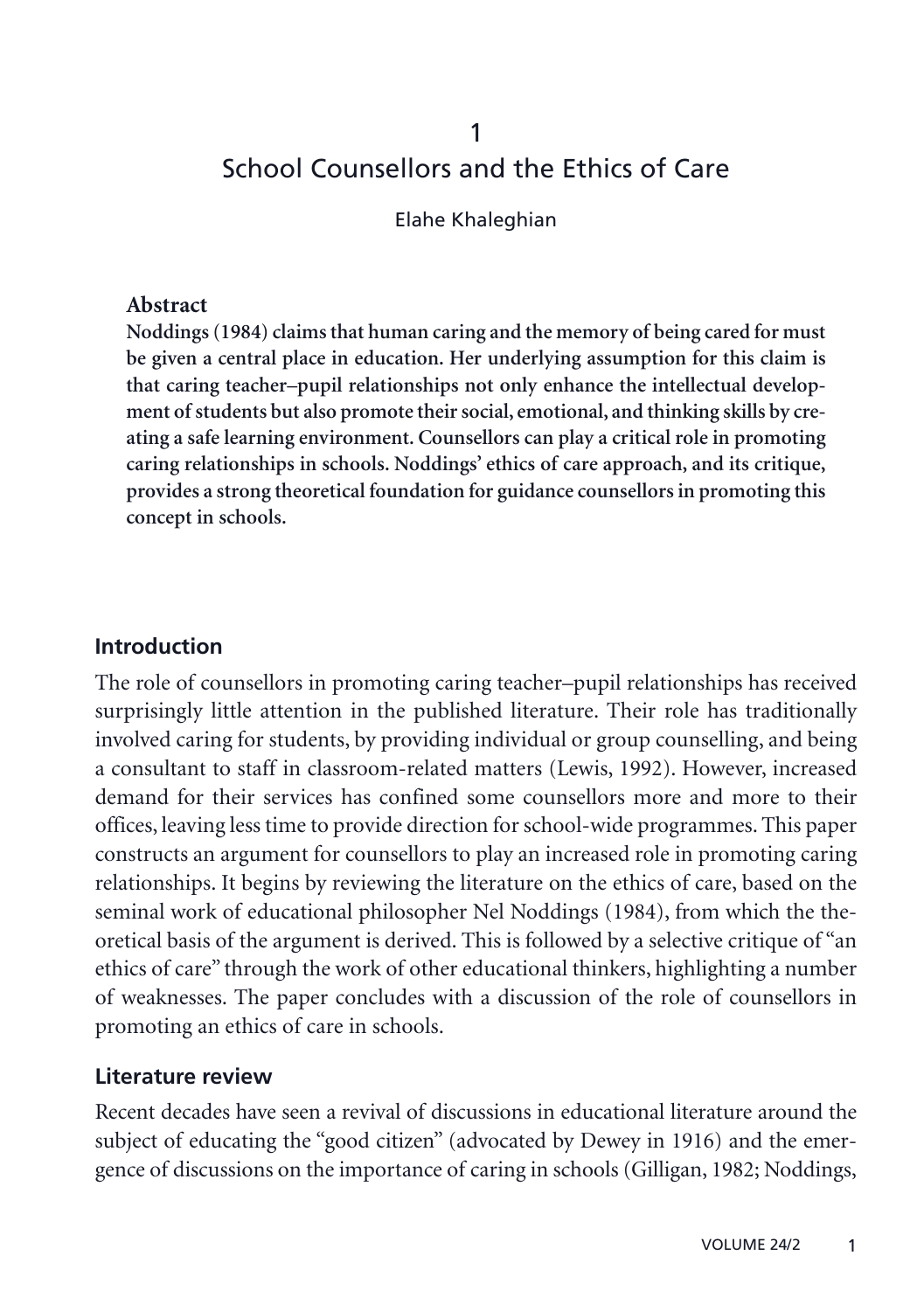1984). Despite these voices, however, the predominant emphasis – both in the literature and in practice – has remained on the development of cognitive abilities, and intellectual skills among students (Schaeffer, 1998), and the "results are everything" approach has become increasingly popular (McGill, 2001).

One view is that the purpose of schooling is to enable individuals to be life-long learners and prepared for their lives ahead (Cohen, 2001). If this perspective is accepted, then one might ask if there is a place for teaching social, emotional and reflective thinking skills in the school programme, given the importance of these skills in the course of life, or whether we should instead continue with the assumption that these skills are taught by parents or learned spontaneously in social settings such as schools, churches and sports clubs. The need to attend to "the whole child" is not a new viewpoint (Boyd, 1993; Mayeroff, 1971; Schaeffer, 1998). The main issue is why some teachers have failed to respond to "the whole child" in practice. It is therefore timely to examine Noddings' concept of the ethics of care as it relates to holistic teacher–student relationships, and to ask if there is a role for school counsellors in promoting it.

Ethics, as the philosophical study of morality, has mainly been concerned with "moral" reasoning and the establishment of principles that can be logically derived. These include principles such as justification, fairness and justice, among others (Noddings, 1984). Noddings moves the discussion of ethics beyond the sphere of logical inferences. She suggests that the concept of caring, a logical *non sequitur* in comparison with many of the traditional subjects with which ethics and moral philosophy are concerned, must hold a central position in discussions of the ethics of education.

The concept of caring has been discussed under many terms: compassion, empathy, feeling, emotion, love, concern, confirmation and recognition of another. All of these are, to some extent, synonyms and manifestations of the concept of caring. But given the vagueness and subjective nature of these terms, a range of interpretations is possible, and objective study of the subject becomes difficult. Noddings addresses this problem by developing a conceptual model of an ethics of care (1984).

In order to establish her conceptual foundation free of equivocation, Noddings (1984) gives distinct names to the two parties involved in the care relationship. The first member is the *one-caring* (i.e. the one who expresses care); the second is the *cared-for* (i.e. the one who receives care). Noddings contends that naming allows us to speak about these basic entities without explaining the entire conceptual apparatus repeatedly, and it prevents the "smuggling" of meaning through the use of synonyms.

Caring, as described by Noddings, involves engrossment and motivational displacement by the one-caring in the direction of the cared-for. This implies that the one-caring must have strong empathy with the cared-for and must be motivated to act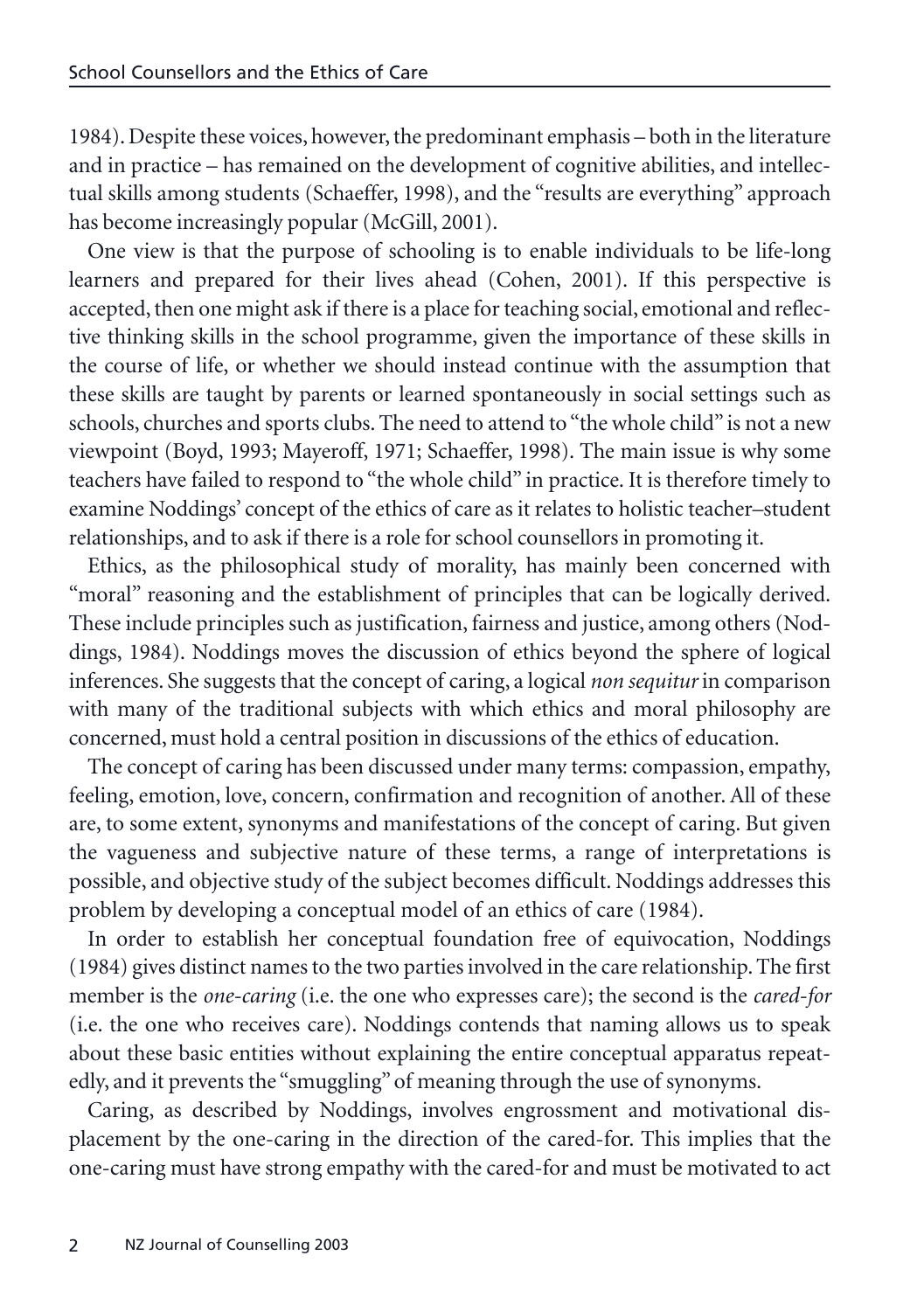on the cared-for's desires and needs, and this must be received by the cared-for. In the educational context, the relationship of the one-caring (i.e. the teacher) is focused and centred on the cared-for (i.e. the student). Noddings suggests that what is most valuable in the teaching–learning relationship are the attitudes and characteristics that are demonstrated through acquaintance and are understood as caring by students. As a result, the mannerisms of the teacher, or even a glance in the direction of the student, may express the general sentiment,"I care about you."

What conditions are necessary for caring to occur? Engrossment by the one-caring is one condition. Engrossment, or a desire or regard for another's (or others') wellbeing, does not need to be intense or invasive on the part of the one-caring; the concept does not force caring into the model of romantic love. Instead, unlike romantic love, the engrossment of caring is devoid of self-interest. According to Noddings, pedagogical caring is developed from the analysis of caring itself and not from the formal requirements of teaching as a profession. It is in this empathetic pedagogical relationship that Noddings finds growth and development for the student. To care is to attend to the "whole person". In this approach, the teacher goes beyond providing intellectual education by also responding to pupils' needs to learn about loving and caring relationships in order to survive the complexities of conflict, pain and trouble that often accompany life.

Two further aspects are generally considered by Noddings to be necessary components of caring: first, the trustful acceptance of the care-receiver by the care-sender; and second, the presence of actions that tangibly demonstrate care. This implies that the student (i.e. the one who receives the care) must trust the teacher and accept his or her actions as caring, and that the teacher (i.e. the one giving care) must perform actions that tangibly demonstrate these intentions. To care, according to Noddings, is to be in a relationship where *both* parties contribute to the relation: i.e. that caring must not only be given, it must also be received. This suggests that the ethics to be developed is one of reciprocity, but this view of reciprocity is not that of contracting. There is not a promise on the part of either party to behave in a certain way. Instead, the focus is on how to meet morally. This arises out of natural caring, the relation that the one-caring enters out of love or natural inclination and the cared-for accepts as caring (Noddings, 1984). Noddings further contends that natural caring is a human condition that people consciously or unconsciously perceive as "good". It is a condition which most humans strive toward and long for, and it is this longing for a caring relationship that provides the motivation for morality in relationships.

To care for students in the most significant sense is to help them grow. This concept is much revered by counsellors. By serving them through caring, teachers teach not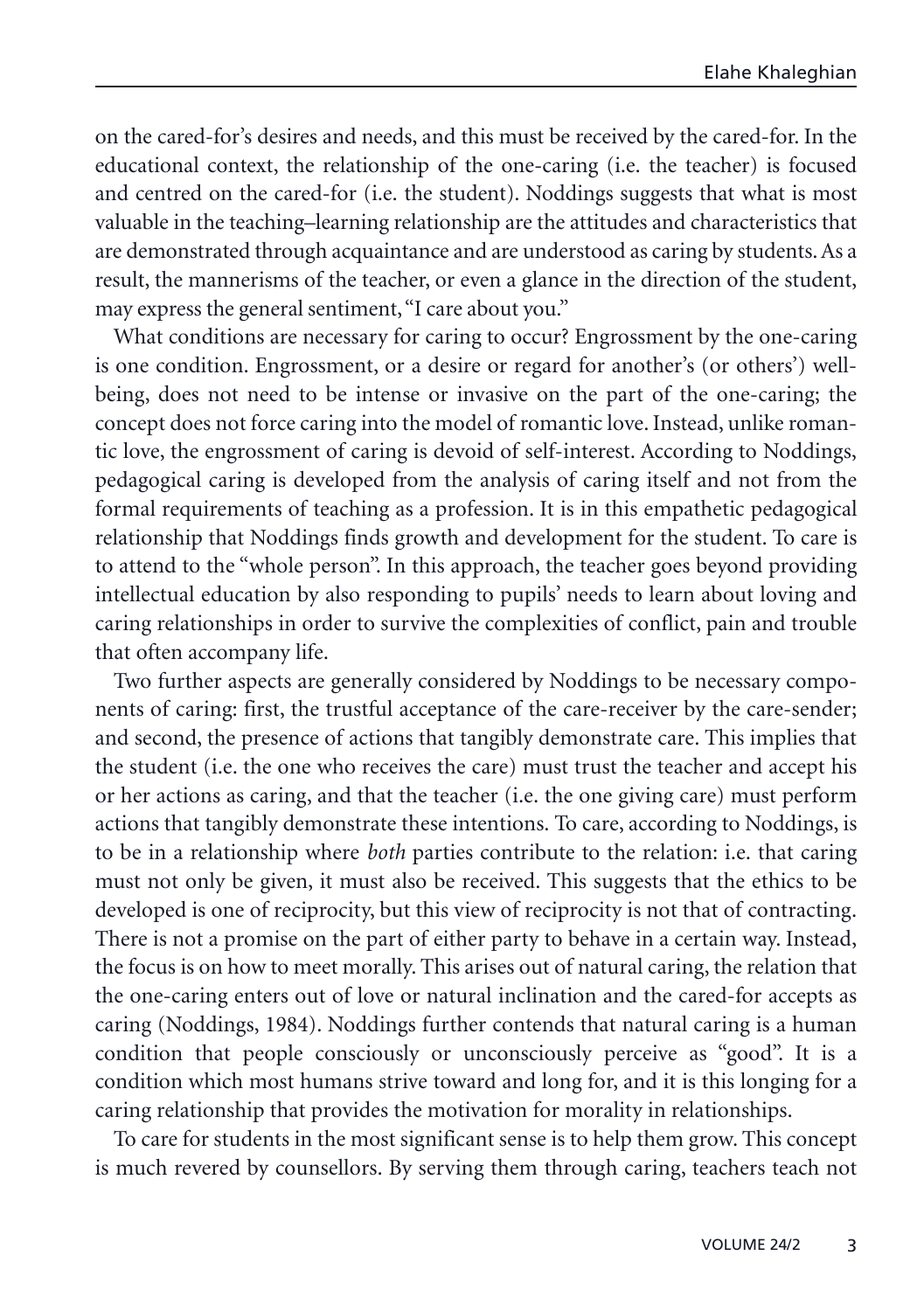through domination but through caring and by providing opportunities for students to "feel cared for" (Mayeroff, 1971, p.1). Caring is a way of relating to someone that involves development – in this case, like a teacher caring for students by assisting them to care not only about themselves but also about others, and thus take responsibility for themselves and for others alike (Mayeroff, 1971). As such, caring has both intrinsic and instrumental value in education. Intrinsic because of people's inherent preference for caring relationships, and instrumental because of its impact on learning and the development of essential social, emotional and intellectual competencies on the part of students.

## Problems

Critics of Noddings question the role of the cared-for in this reciprocal relationship. Their concern is the teachers' capacity to maintain a caring relationship in the absence of a favourable response from students, or the difficulty in caring for all students when faced with a large class of students. For example, Terrence (1995) asserts that reciprocity is not a necessary component of caring. Instead, he contends that caring can happen without the care-recipient responding or accepting the care-giver's offers or efforts, and that to care in anything approaching an ideal sense has nothing to do with the response. He admits, however, that it may be difficult to keep on caring when no clear feedback is provided. Good teachers typically try to keep on caring – even in the absence of feedback – by remaining attentive to their students' needs and trying different ways to teach them, i.e. to gain their response. Terrence further argues that some teachers whose classes are heterogeneous, multicultural and crowded experience conflict, difficulty and stress in trying to meet authoritarian expectations, and that even if such teachers aspire to cultivate the disposition of co-operative inquiry and connectedness, the authoritative structures usually in place in schools, and the education system's demand to produce "outcomes", make it difficult, if not impossible, to achieve this.

Another critical point in practice relates to the Noddings' notion of engrossment. Her notion of engrossment involves total empathy with students' motivations and desires. Noddings ignores the shortcomings and frailties of "human nature" and neglects the possibility that extended efforts to offer care may, if unreciprocated by the cared-for, lead to feelings of resentment and bitterness on the part of the one-caring. If caring leads to the expectation of reciprocity, and if these expectations are unfulfilled, the one-caring (i.e. the teacher) can develop damaging and unhealthy sentiments – e.g. "after all I have done for you …" – that in turn can impede the relationship and be harmful to the cared-for, i.e. the student.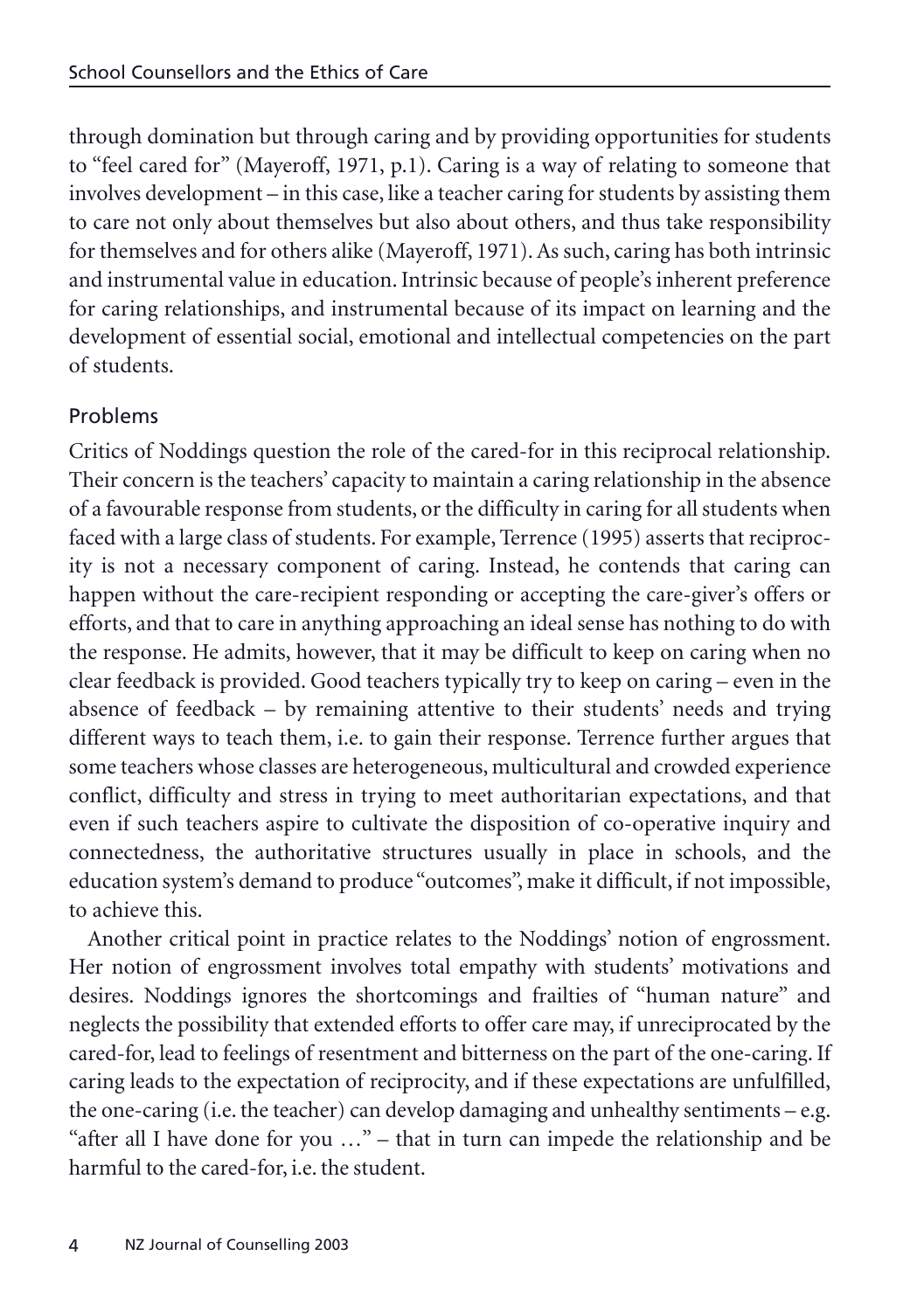Also relevant to this discussion is Noddings' expectation that there will be an action component to caring. When considering the *act* of caring as an integral part of the caring process, are we saying that the teacher who does not follow a student who storms out of the classroom is failing to care? If Noddings is correct, and if action is indeed an important part of an ethics of care, then a simplistic interpretation might conclude that this scenario represents an absence of care. At times, however, a lack of apparent action does not imply the absence of care. In this case it might be an indication that the teacher respects the right of the student to take time out, or that the right of the teacher or other students has been transgressed and an appropriate disciplinary consequence within the structure of the school must follow before the student is permitted to regain entry to the class.

To further illustrate the practical implication of Noddings' view on the action component of caring, one can imagine a teacher who, in desiring to care for a student, learns everything she or he possibly can about the student's circumstances and discovers that the parents are unemployed and under punishing financial burden. Let us further suppose that this caring teacher finds the time and resources to assist them financially, and that all this is done out of sincere love, willingly and cheerfully. What happens if the parents want to be independent of others or have a latent longing in this direction? Can we say that the teacher's act was caring? This too would be a simplistic interpretation, as such actions – however well-intentioned – are likely to cause hurt and embarrassment contrary to the intentions of caring and respecting individuals' rights to decide what is good for them within the boundaries defined and accepted by society.

Yet another point of debate about Noddings' model of care relates to the responsibility of the teacher to decide whether to enter a caring relationship. Would this choice involve selecting a few to enter into this relationship with? Or should it imply the inclusion of all whom one teaches? To choose a few is to deny others, which may be interpreted as an uncaring act of exclusion, while attempting to enter into caring relationships with *all* students is likely to stretch one's emotional resources to their full or beyond, resulting in premature burn-out. Small classes do facilitate this process, however for this to happen schools need financial and human resources often beyond their means.

Concern has also been expressed with regard to the notion of caring being *received* by the student (Terrence, 1995); i.e. the student must see, feel and accept the teacher's behaviour as caring for caring to have happened (Noddings, 1984). This puts the responsibility for the success or failure of the caring relationship entirely on the onecaring, i.e. the teacher. Although the student's feeling of being cared for is an indication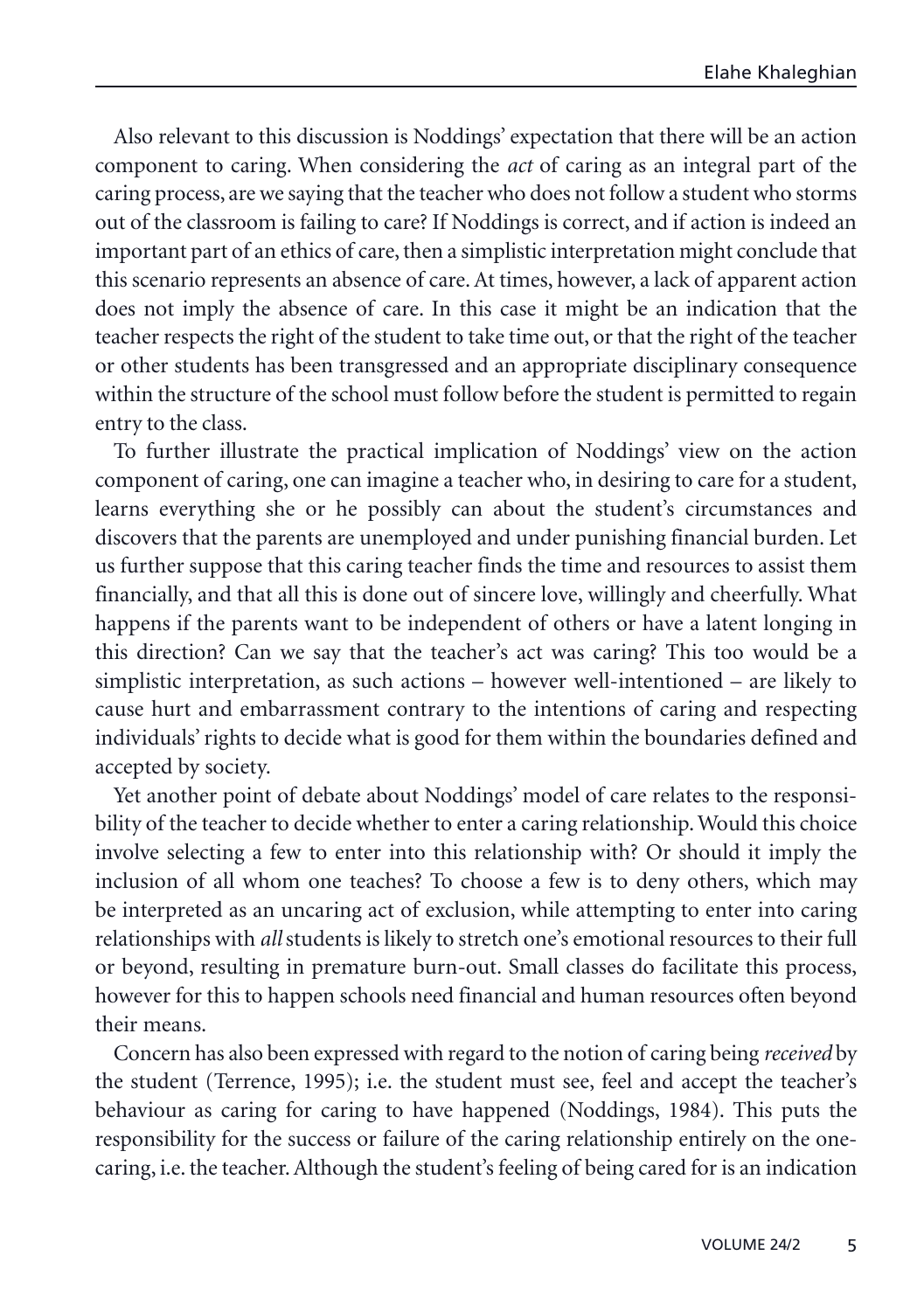of the teacher's success in caring, the absence of this feeling cannot automatically be said to indicate a lack of care on the part of the teacher. This notion presents another dilemma. What if the student's needs – i.e. those feelings that make him or her feel cared for – are undesirable and not in his or her best interests? For example, should the teacher oblige for the sake of a student's satisfaction and good feelings when the student does not feel like completing homework, or would like to take time out to go shopping, or desires to play loud music in class interrupting the learning of others? I suggest not. In these cases acceptance of the student's desires (advocated for by Noddings) is the antithesis of the notion of care. I also propose that not all students are developmentally and experientially qualified to decide what will ultimately profit them the most.

A further issue arising from Noddings' notion of care is the possibility of multiple simultaneous demands on the teacher. If caring is intended to please the cared-for, which one of the student's demands should the one-caring respond to, particularly when the teacher is faced with contradictory needs for school achievement versus the need to attend to parents' requirements such as taking time off school to babysit, care for elders, or perform religious duties?

Applebaum (1998) highlights a problem with regard to the application of Noddings' concept of care, and maintains that to accept caring as inherently "good" without consideration of the social, economic and political context in which caring occurs, is to impede the ability to distinguish legitimate from illegitimate caring. Applebaum does not deny the value of caring, but is adamant that it must be viewed in the context of social, political and economic relations and not independent of them. Similarly, Boler (1999) points out that discussion of emotions, including care, must pay careful attention to differences in culture, socio-economic positioning, gender, race and class. She claims that "the dominant culture applies inconsistent norms and rules to different communities; likewise, each culture reflect their own internal norms and values with respect to emotional rules, expressions, and variable modes of resistance to the dominant culture's values"(p. 8). This will have implications for Noddings' position in terms of who will decide what constitutes care in the face of these differences influencing the pupil–teacher relationship.

Beck and Kosnik (1995) argue for "taking care when caring for students" but they caution against being too careful and not providing the warmth students so badly need. What they are chiefly concerned about is "emotionless schooling". They note the increasing demand for proficiency in the three "R's"; for clear, logical thinking; and for higher standards of achievement in science, mathematics, history, literature and the like. They express disappointment at finding limited discussions of love, and for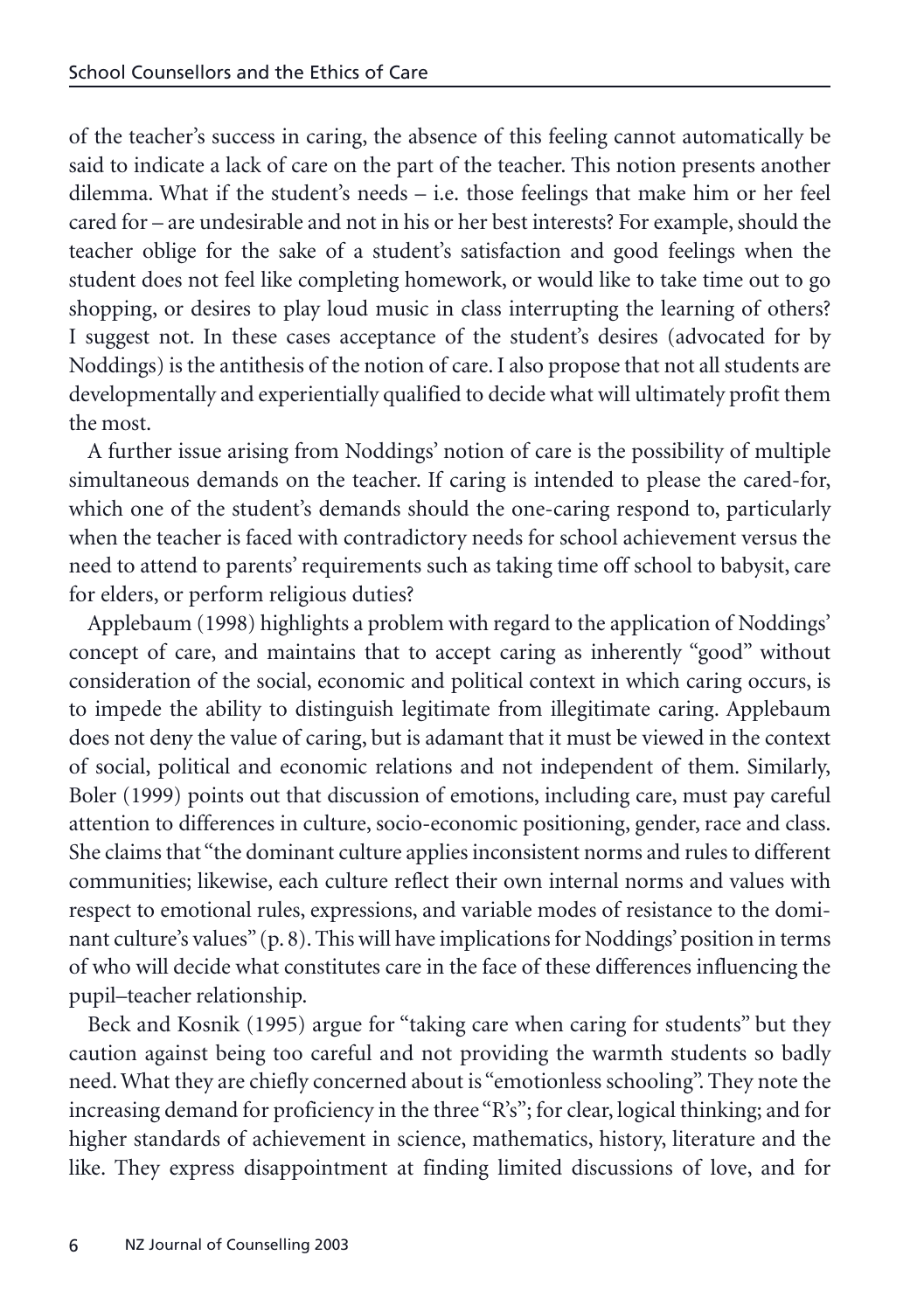mastery of the "three C's" (care, concern and connection), in contemporary curricula. To Beck and Kosnik, schools should concentrate on creating an environment in which students of all races, classes and cultures feel cared for.

The education literature often calls for the creation of an emotionally safe, trusting environment in the classroom (Cohen, 2001; Mayeroff, 1971; Noddings, 1984; Shaeffer, 1998). In response to those who feel teacher–student caring relationships may lead to noisy and unproductive classrooms, Mayeroff (1971) suggests that warmth, love, tenderness and care toward students do not necessarily lead to a chaotic classroom. Instead, with thoughtfulness and clear boundaries, a productive but friendly classroom environment can be created in which order is preserved, but not at the expense of love, tenderness and care. To achieve this successfully, Beck and Kosnik (1995) emphasise the importance of mutually discussed arrangements. These arrangements are class rules and guidelines arrived at through consultation, and apply to both the teacher and students. They also note that it is not enough for teachers to like and care about students, but that students must learn to care about each other.

The desirability of caring in student–teacher relationships is firmly established in the literature (Beck & Kosnik, 1995; Boyd, 1993; Noddings, 1984). What remains debatable is how to address the questions left unanswered by Noddings and if there is a role for school counsellors in promoting the concept of care in the classroom.

### **The potential role of guidance counsellors**

Despite their ever-increasing responsibilities and the rising demands placed on them, school counsellors have done and continue to do a remarkable job in meeting students' needs (Worzbyt & Zook, 1992). Worzbyt and Zook acknowledge school counsellors' limited resources in terms of time, finances, equipment and personnel, and they recognise how these can be responsible for the frustrations experienced by some counsellors. However, they suggest that rather than concentrating on resource issues alone, the solution to these frustrations may also lie in shifting the emphasis of the counsellors' role from one of service provision to one of leadership.

Leadership has been defined in many ways, for example providing direction, searching for opportunities, challenging the *status quo* and introducing creative solutions and pathways. Kouzes and Posner (1987) identify five practices in leaders who manage to gain a significant positive change for their organisations. These leaders challenge existing process, inspire a shared vision, enable others to act, model the desired behaviour, and encourage forward movement.

School counsellors are the only people who have both the time allocation and the responsibility to take a leadership role in providing a comprehensive approach to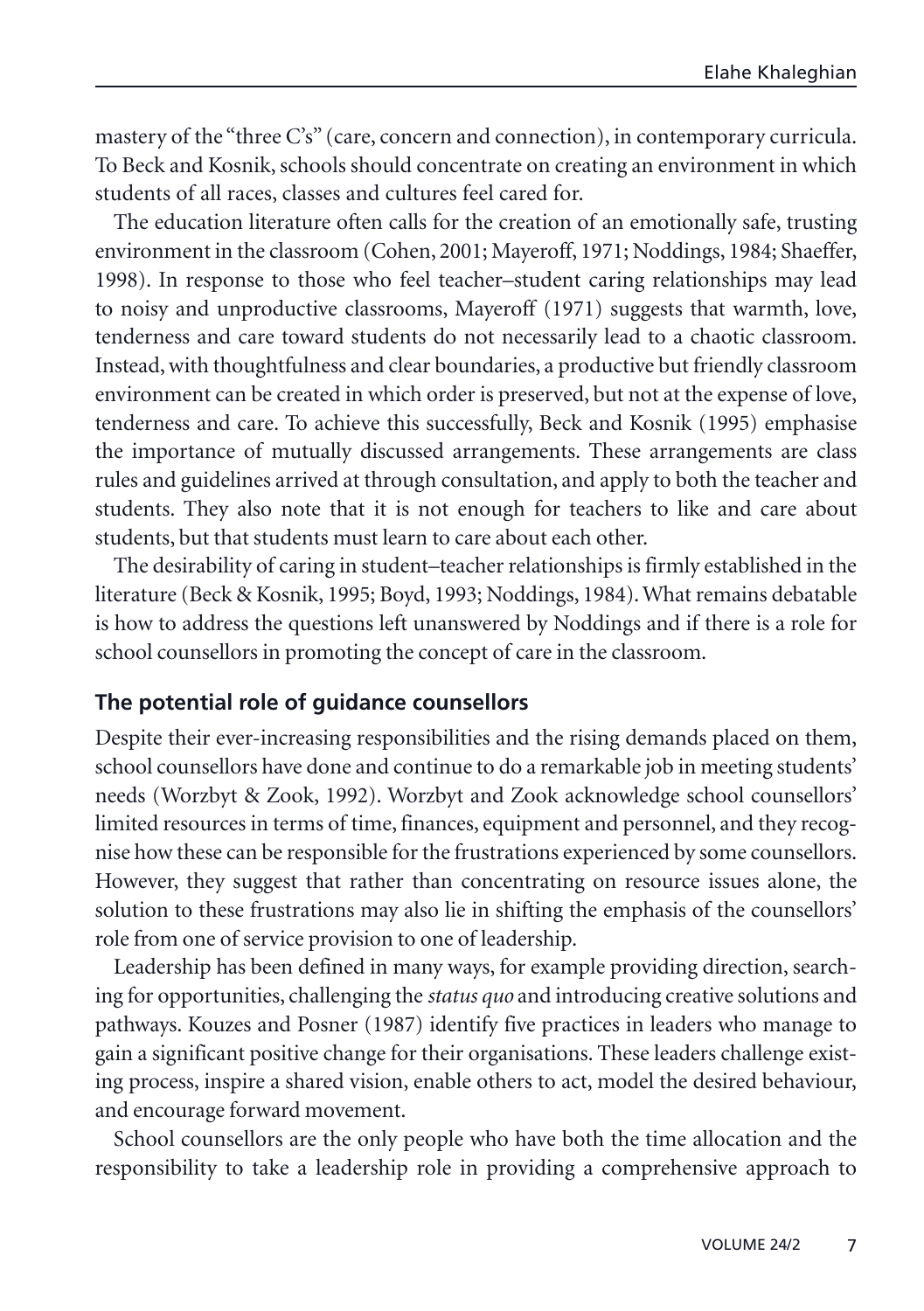the care of students. Academic staff, while committed to caring principles, have knowledge transfer and assessment as their primary responsibilities, while administrative staff typically have their hands full with managerial matters. Counsellors, for all their responsibilities, face fewer such constraints. They occupy an inherently prominent role and have specialist training and a knowledge of student experiences that makes them especially well-suited to a leadership role in promoting an ethics of care in schools. School counsellors hold a key position of responsibility in schools. This gives them the opportunity to breathe new life into existing school processes by introducing an ethics of care for debate amongst the staff, inspiring them to be part of a team, and advocating for and modelling caring.

How then might this be accomplished? An important first step would be to engender school and community support and lead the way in implementing schoolwide caring practices. As part of a holistic approach to caring for students, counsellors often work with families and other community agencies, and these contacts are a source of support when introducing a concept such as caring, which is seen by most as inherently good, into school processes. A more obvious first step is for counsellors to make a choice regarding their own position in the process. According to Worzbyt and Zook (2002), this involves deciding whether to maintain the *status quo* of school counselling or to show leadership in promoting caring relationships in the school. Such clarity is essential if counsellors are to be effective in creating sustainable change based on an ethics of care.

The journey involves a wide range of other steps and practices, such as identifying opportunities to introduce the idea of developing caring relationship with students; showing a willingness to take risks; seeing mistakes and barriers as learning moments and challenges to be overcome; enlisting the support of teachers, administrators, Boards of Trustees, ancillary staff and community volunteers; maintaining a high degree of enthusiasm in spite of setbacks; arriving at a shared vision within the school community; personally modelling care in one's own practice; and playing a major role in maintaining the courage, enthusiasm and spirit of others as they sign up to the process and agree to adopt it in the school.

Counsellors can adopt a variety of ways to accomplish a caring approach within schools. At one end of the spectrum, direct teaching and detailed instructions can be provided and a concept of caring can be introduced didactically, for example in the same type of stand-alone course that might be used to teach a language or some other skill. This might involve such things as the teaching of "reflective skills". At the other end of the spectrum are "modelling" approaches. These are based on the belief that consistent modelling of behaviour (in this case, caring behaviours and attitudes) will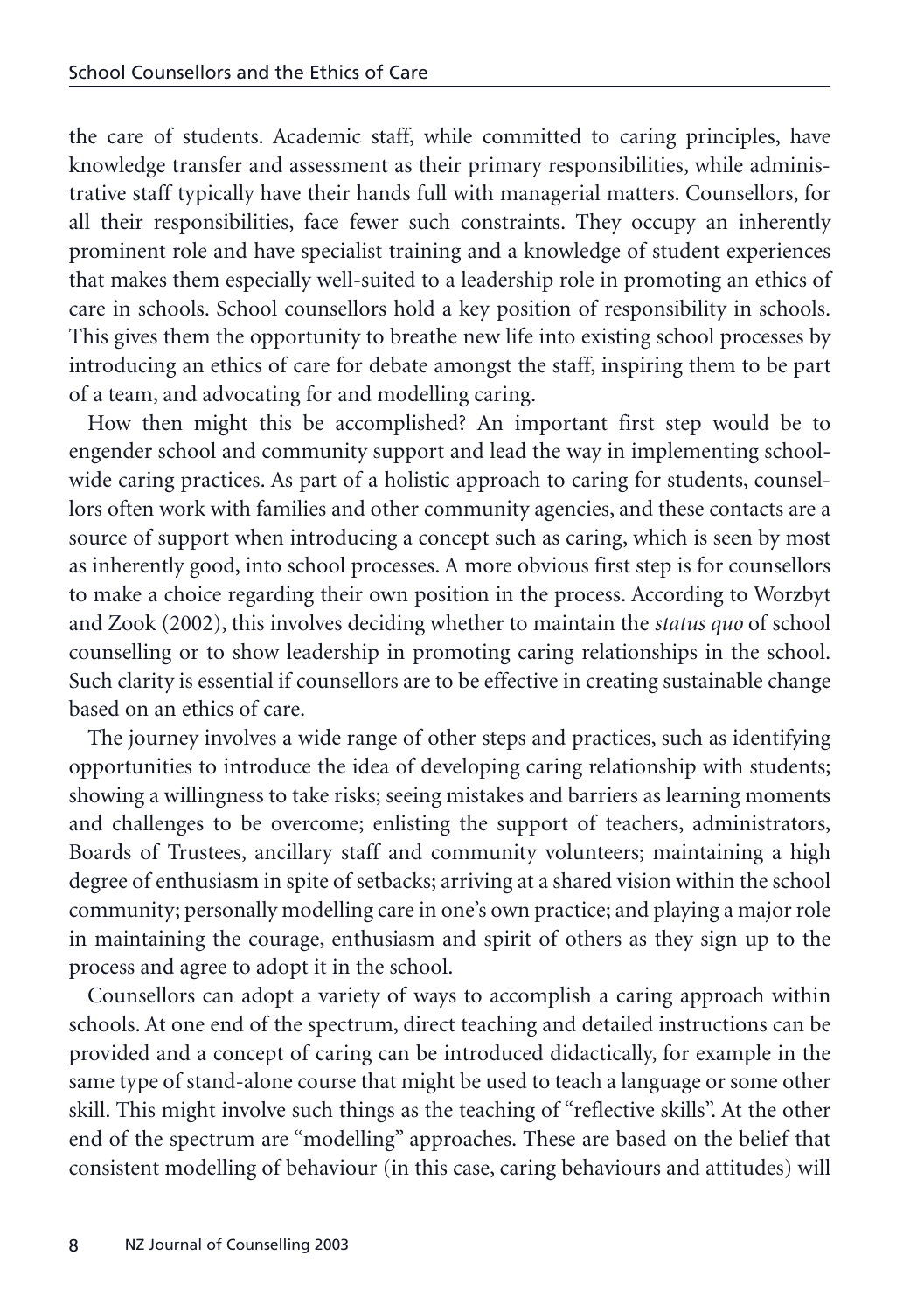result in its adoption by the target group (Mayeroff, 1971). The modeller might be the counsellor and the adopters the teachers, or the modellers might be the teachers and the adopters the students. One can also choose a middle ground with combinations of the two approaches. Whichever path is chosen, a key point to remember is that schools and their communities have different needs and different characteristics. The success of any care-promoting initiative will depend on the extent to which the approach is tailored to the unique needs and circumstances of each setting. "Cookiecutter" approaches (producing one model of caring for all) seldom allow much scope for this kind of tailoring and adaptation. Given the vital role of staff as flag-bearers, and their intimate knowledge of their school's unique characteristics, their input must be given a central place. Staff need to be given opportunities to clarify unresolved issues *vis-à-vis* the caring approach; identify potential difficulties associated with this concept, such as those found in Noddings' model of caring; and then encouraged to offer their opinions toward the development of a shared vision of caring and how to promote it. This principle also applies during the implementation process, where it manifests as the need for a reflective questioning that enables participants to ask questions such as: "What are we trying to achieve?" "What are the potential difficulties?" "How are we going about it?" "How can we bring all stakeholders on board?" "What approaches will work?" "How will we know it works?" and "How should we evaluate it?" This is essential to building and maintaining a shared vision and commitment among all participants.

It is important to acknowledge the complexity of working in schools. Most teachers are committed to caring principles, but they are faced with a multitude of demands from administrators, parents, students and society at large that makes caring for students in the context of their social, political, economic and cultural experiences a daunting task. However, teachers are in a powerful position and have a choice to practise, or not practise, caring. Not all students will respond or come to recognise and appreciate caring, but this should not be a barrier to practising it within the classroom setting. As professionals charged with the responsibility for their students, teachers need to be given opportunities and support towards developing a caring approach.

### **Conclusion**

It is clear that school counsellors play a major role in caring for students. They are in a unique position to extend this care to classrooms by promoting an ethics of care as a pattern for relationships between teachers and students. The visibility and unique professional training of guidance counsellors puts them in an ideal position to pursue